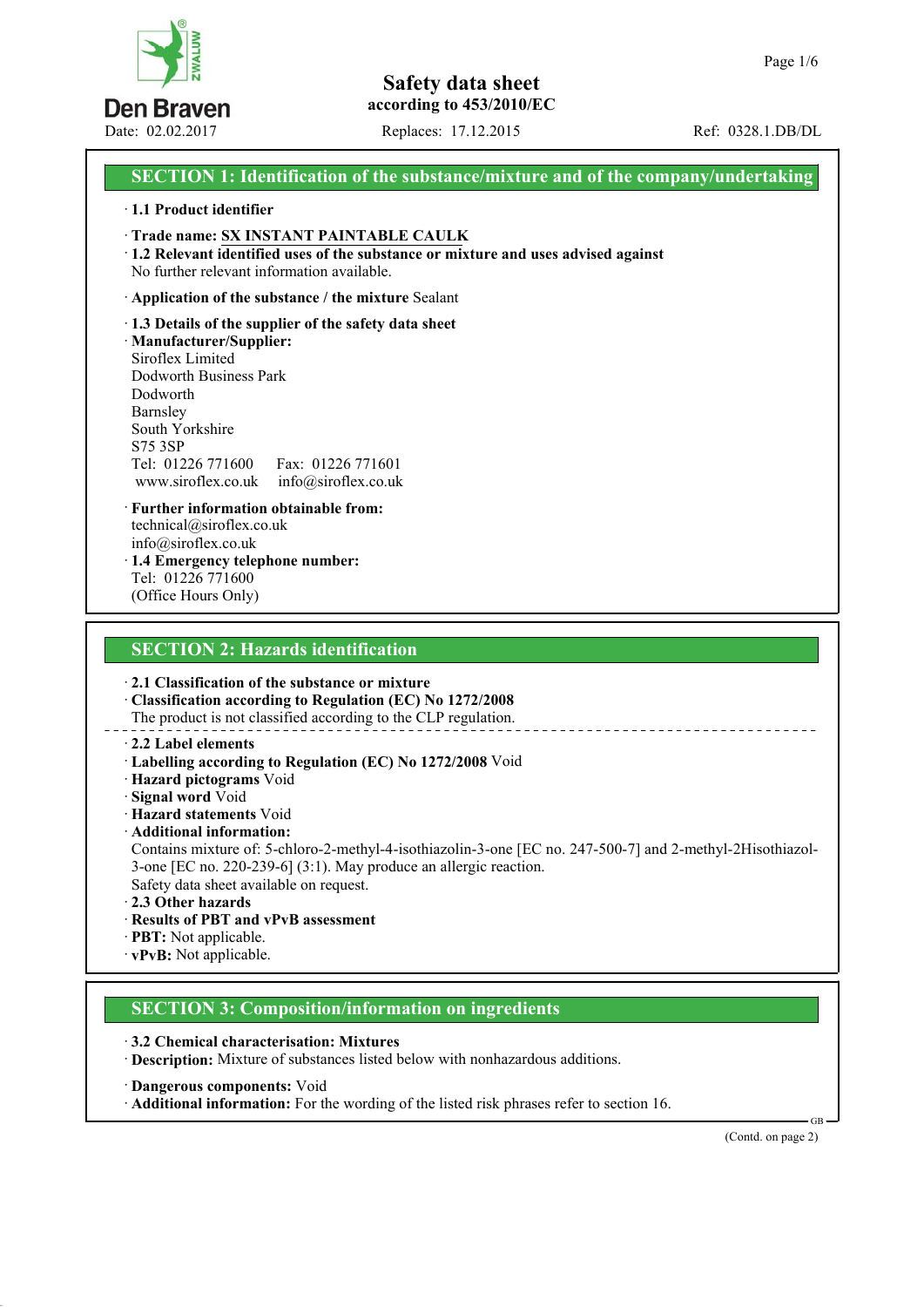Date: 02.02.2017 Replaces: 17.12.2015 Ref: 0328.1.DB/DL

# **Trade name: SX INSTANT PAINTABLE CAULK**

(Contd. of page 1)

# **SECTION 4: First aid measures**

- · **4.1 Description of first aid measures**
- · **General information:** No special measures required.
- · **After inhalation:** Supply fresh air; consult doctor in case of complaints.
- · **After skin contact:** Generally the product does not irritate the skin.
- · **After eye contact:** Rinse opened eye for several minutes under running water.
- · **After swallowing:** If symptoms persist consult doctor.
- · **4.2 Most important symptoms and effects, both acute and delayed**
- No further relevant information available.
- · **4.3 Indication of any immediate medical attention and special treatment needed**
- No further relevant information available.

#### **SECTION 5: Firefighting measures**

- · **5.1 Extinguishing media**
- · **Suitable extinguishing agents:**
- CO2, powder or water spray. Fight larger fires with water spray or alcohol resistant foam.
- · **5.2 Special hazards arising from the substance or mixture** No further relevant information available.
- · **5.3 Advice for firefighters**
- · **Protective equipment:** Mouth respiratory protective device.

### **SECTION 6: Accidental release measures**

- · **6.1 Personal precautions, protective equipment and emergency procedures** Ensure adequate ventilation
- · **6.2 Environmental precautions:** Do not allow to enter sewers/ surface or ground water.

· **6.3 Methods and material for containment and cleaning up:** Absorb with liquid-binding material (sand, diatomite, acid binders, universal binders, sawdust). Pick up mechanically.

- · **6.4 Reference to other sections**
- See Section 7 for information on safe handling.
- See Section 8 for information on personal protection equipment.
- See Section 13 for disposal information.

# **SECTION 7: Handling and storage**

- · **7.1 Precautions for safe handling** Use only in well ventilated areas.
- · **Information about fire and explosion protection:** No special measures required.
- · **7.2 Conditions for safe storage, including any incompatibilities**
- · **Storage:**
- · **Requirements to be met by storerooms and receptacles:** No special requirements.
- · **Information about storage in one common storage facility:** Not required.
- · **Further information about storage conditions:** None.
- · **7.3 Specific end use(s)** No further relevant information available.

# **SECTION 8: Exposure controls/personal protection**

· **Additional information about design of technical facilities:** No further data; see item 7.

- · **8.1 Control parameters**
- · **Ingredients with limit values that require monitoring at the workplace:**
- The product does not contain any relevant quantities of materials with critical values that have to be monitored at the workplace.
- · **Additional information:** The lists valid during the making were used as basis.

(Contd. on page 3)

GB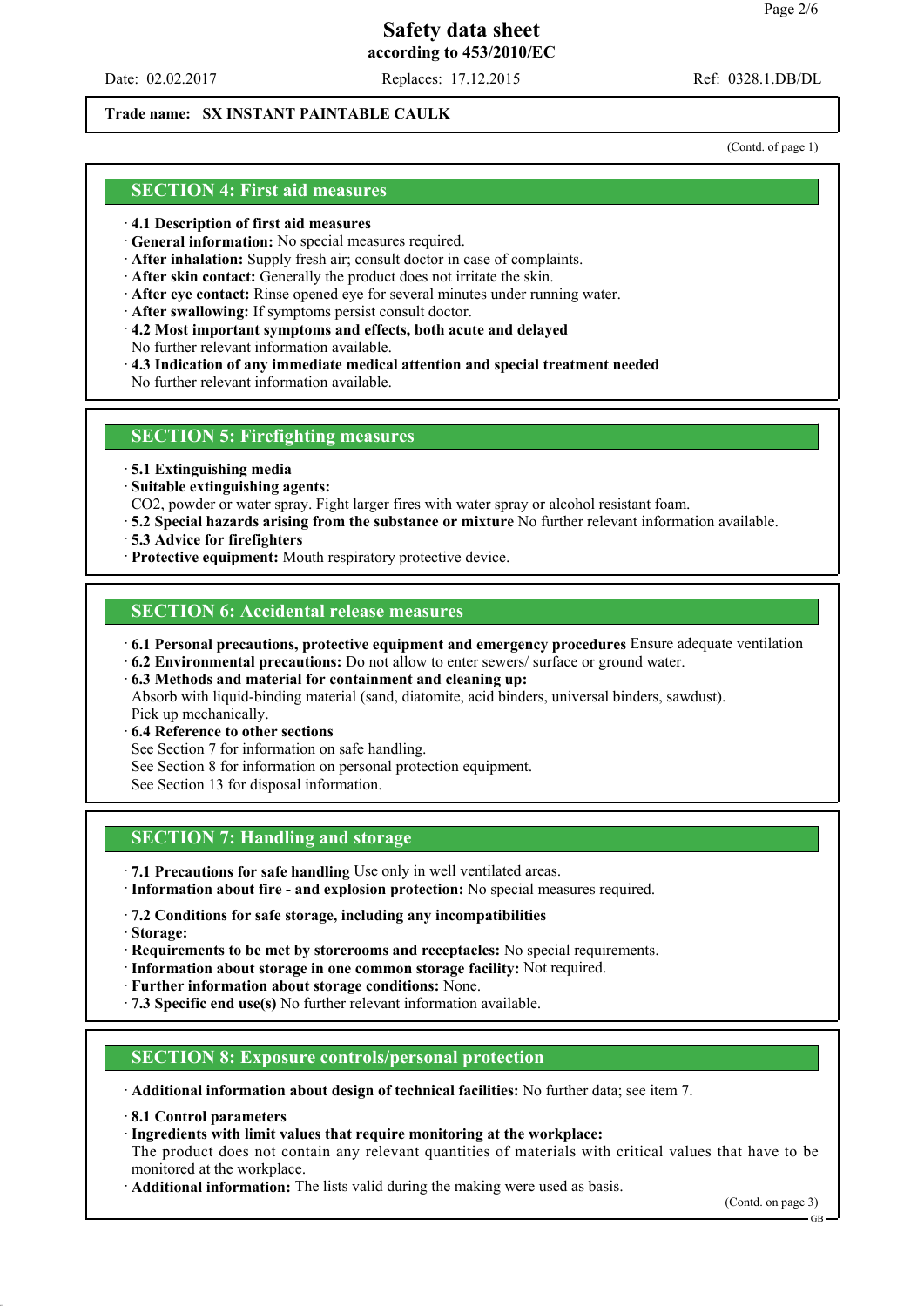Date: 02.02.2017 Replaces: 17.12.2015 Ref: 0328.1.DB/DL

(Contd. of page 2)

### **Trade name: SX INSTANT PAINTABLE CAULK**

| 8.2 Exposure controls<br>· Personal protective equipment:<br>General protective and hygienic measures:<br>Respiratory protection: Not required.<br>· Protection of hands:<br>the chemical mixture.<br>degradation<br>Material of gloves<br>application.<br>· Penetration time of glove material<br>observed.<br>· Eye protection: Goggles recommended during refilling<br><b>SECTION 9: Physical and chemical properties</b> | The usual precautionary measures are to be adhered to when handling chemicals.<br>The glove material has to be impermeable and resistant to the product/ the substance/ the preparation.<br>Due to missing tests no recommendation to the glove material can be given for the product/ the preparation/<br>Selection of the glove material on consideration of the penetration times, rates of diffusion and the<br>The selection of the suitable gloves does not only depend on the material, but also on further marks of quality<br>and varies from manufacturer to manufacturer. As the product is a preparation of several substances, the<br>resistance of the glove material can not be calculated in advance and has therefore to be checked prior to the<br>The exact break trough time has to be found out by the manufacturer of the protective gloves and has to be |  |  |
|------------------------------------------------------------------------------------------------------------------------------------------------------------------------------------------------------------------------------------------------------------------------------------------------------------------------------------------------------------------------------------------------------------------------------|---------------------------------------------------------------------------------------------------------------------------------------------------------------------------------------------------------------------------------------------------------------------------------------------------------------------------------------------------------------------------------------------------------------------------------------------------------------------------------------------------------------------------------------------------------------------------------------------------------------------------------------------------------------------------------------------------------------------------------------------------------------------------------------------------------------------------------------------------------------------------------|--|--|
|                                                                                                                                                                                                                                                                                                                                                                                                                              | 9.1 Information on basic physical and chemical properties                                                                                                                                                                                                                                                                                                                                                                                                                                                                                                                                                                                                                                                                                                                                                                                                                       |  |  |
| <b>General Information</b><br>· Appearance:                                                                                                                                                                                                                                                                                                                                                                                  |                                                                                                                                                                                                                                                                                                                                                                                                                                                                                                                                                                                                                                                                                                                                                                                                                                                                                 |  |  |
| Form:                                                                                                                                                                                                                                                                                                                                                                                                                        | Pasty                                                                                                                                                                                                                                                                                                                                                                                                                                                                                                                                                                                                                                                                                                                                                                                                                                                                           |  |  |
| Colour:                                                                                                                                                                                                                                                                                                                                                                                                                      | Various colours                                                                                                                                                                                                                                                                                                                                                                                                                                                                                                                                                                                                                                                                                                                                                                                                                                                                 |  |  |
| · Odour:                                                                                                                                                                                                                                                                                                                                                                                                                     | Characteristic                                                                                                                                                                                                                                                                                                                                                                                                                                                                                                                                                                                                                                                                                                                                                                                                                                                                  |  |  |
| Odour threshold:                                                                                                                                                                                                                                                                                                                                                                                                             | Not determined.                                                                                                                                                                                                                                                                                                                                                                                                                                                                                                                                                                                                                                                                                                                                                                                                                                                                 |  |  |
| · pH-value:                                                                                                                                                                                                                                                                                                                                                                                                                  | Undetermined.                                                                                                                                                                                                                                                                                                                                                                                                                                                                                                                                                                                                                                                                                                                                                                                                                                                                   |  |  |
| Change in condition<br><b>Melting point/Melting range:</b>                                                                                                                                                                                                                                                                                                                                                                   | Undetermined.                                                                                                                                                                                                                                                                                                                                                                                                                                                                                                                                                                                                                                                                                                                                                                                                                                                                   |  |  |
| <b>Boiling point/Boiling range:</b>                                                                                                                                                                                                                                                                                                                                                                                          | 100 °C                                                                                                                                                                                                                                                                                                                                                                                                                                                                                                                                                                                                                                                                                                                                                                                                                                                                          |  |  |
| · Flash point:                                                                                                                                                                                                                                                                                                                                                                                                               | Not applicable.                                                                                                                                                                                                                                                                                                                                                                                                                                                                                                                                                                                                                                                                                                                                                                                                                                                                 |  |  |
| · Flammability (solid, gaseous):                                                                                                                                                                                                                                                                                                                                                                                             | Not applicable.                                                                                                                                                                                                                                                                                                                                                                                                                                                                                                                                                                                                                                                                                                                                                                                                                                                                 |  |  |
| · Ignition temperature:                                                                                                                                                                                                                                                                                                                                                                                                      | Undetermined.                                                                                                                                                                                                                                                                                                                                                                                                                                                                                                                                                                                                                                                                                                                                                                                                                                                                   |  |  |
| · Decomposition temperature:                                                                                                                                                                                                                                                                                                                                                                                                 | Not determined.                                                                                                                                                                                                                                                                                                                                                                                                                                                                                                                                                                                                                                                                                                                                                                                                                                                                 |  |  |
| Self-igniting:                                                                                                                                                                                                                                                                                                                                                                                                               | Product is not selfigniting.                                                                                                                                                                                                                                                                                                                                                                                                                                                                                                                                                                                                                                                                                                                                                                                                                                                    |  |  |
| Danger of explosion:                                                                                                                                                                                                                                                                                                                                                                                                         | Product does not present an explosion hazard.                                                                                                                                                                                                                                                                                                                                                                                                                                                                                                                                                                                                                                                                                                                                                                                                                                   |  |  |
| <b>Explosion limits:</b>                                                                                                                                                                                                                                                                                                                                                                                                     |                                                                                                                                                                                                                                                                                                                                                                                                                                                                                                                                                                                                                                                                                                                                                                                                                                                                                 |  |  |
| Lower:                                                                                                                                                                                                                                                                                                                                                                                                                       | Undetermined.                                                                                                                                                                                                                                                                                                                                                                                                                                                                                                                                                                                                                                                                                                                                                                                                                                                                   |  |  |
| <b>Upper:</b>                                                                                                                                                                                                                                                                                                                                                                                                                | Undetermined.                                                                                                                                                                                                                                                                                                                                                                                                                                                                                                                                                                                                                                                                                                                                                                                                                                                                   |  |  |
| · Vapour pressure:                                                                                                                                                                                                                                                                                                                                                                                                           | Undetermined.<br>Not determined.                                                                                                                                                                                                                                                                                                                                                                                                                                                                                                                                                                                                                                                                                                                                                                                                                                                |  |  |
| $\cdot$ Density at 20 °C:                                                                                                                                                                                                                                                                                                                                                                                                    | $0,68$ g/cm <sup>3</sup>                                                                                                                                                                                                                                                                                                                                                                                                                                                                                                                                                                                                                                                                                                                                                                                                                                                        |  |  |
| · Relative density                                                                                                                                                                                                                                                                                                                                                                                                           | Not determined.                                                                                                                                                                                                                                                                                                                                                                                                                                                                                                                                                                                                                                                                                                                                                                                                                                                                 |  |  |
| Vapour density                                                                                                                                                                                                                                                                                                                                                                                                               | Not determined.                                                                                                                                                                                                                                                                                                                                                                                                                                                                                                                                                                                                                                                                                                                                                                                                                                                                 |  |  |
| · Evaporation rate                                                                                                                                                                                                                                                                                                                                                                                                           | Not determined.                                                                                                                                                                                                                                                                                                                                                                                                                                                                                                                                                                                                                                                                                                                                                                                                                                                                 |  |  |

(Contd. on page 4)

GB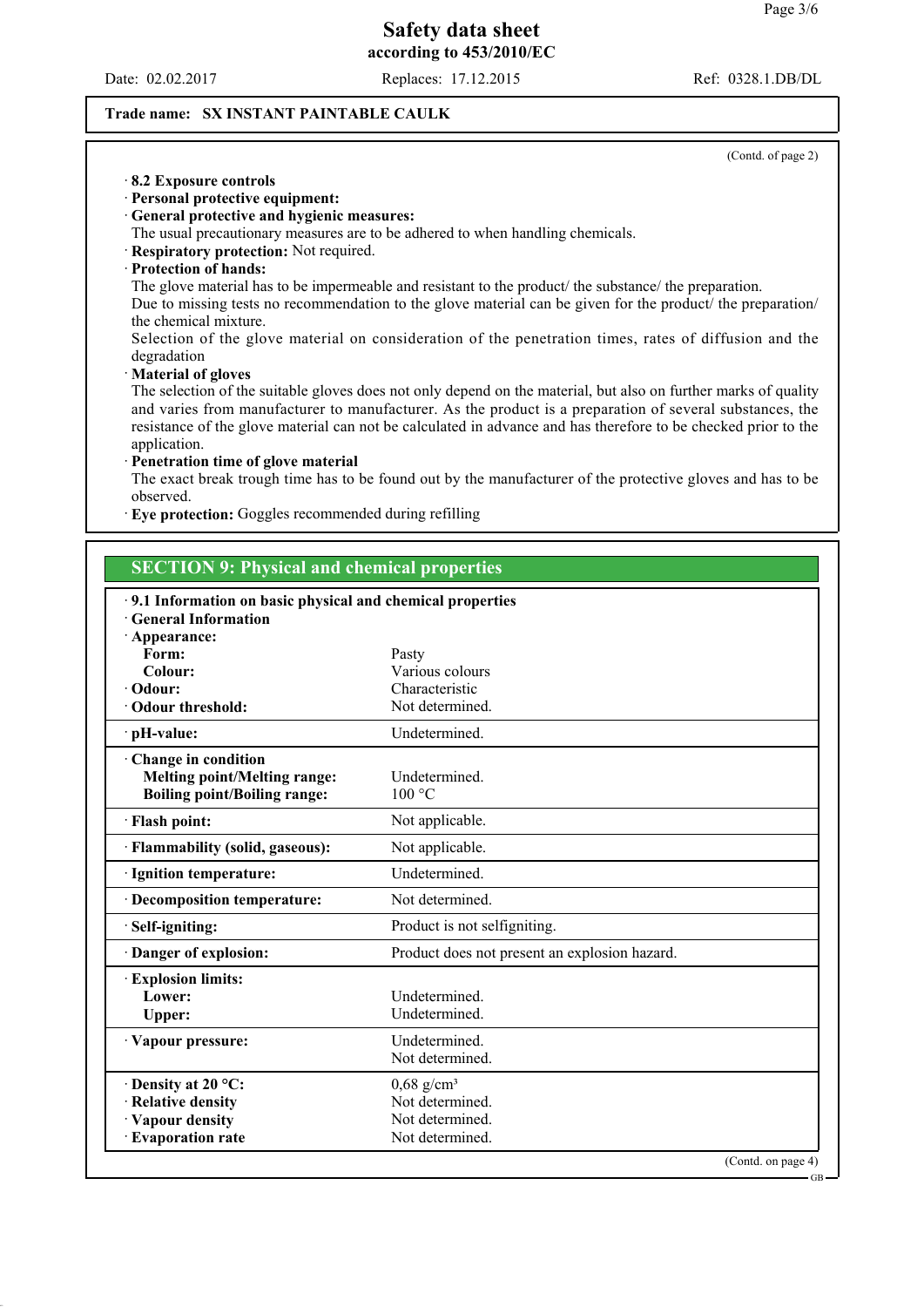Date: 02.02.2017 Replaces: 17.12.2015 Ref: 0328.1.DB/DL

#### **Trade name: SX INSTANT PAINTABLE CAULK**

|                                                                 | (Contd. of page 3)                         |  |  |
|-----------------------------------------------------------------|--------------------------------------------|--|--|
| • Solubility in / Miscibility with<br>water:                    | Not miscible or difficult to mix.          |  |  |
| <b>Partition coefficient (n-octanol/water):</b> Not determined. |                                            |  |  |
| Viscosity:                                                      |                                            |  |  |
| Dynamic:                                                        | Not determined.                            |  |  |
| Kinematic:                                                      | Not determined.                            |  |  |
| Solvent content:                                                |                                            |  |  |
| Water:                                                          | 22,3%                                      |  |  |
| $VOC$ (EC)                                                      | $0.00\%$                                   |  |  |
| 9.2 Other information                                           | No further relevant information available. |  |  |

#### **SECTION 10: Stability and reactivity**

· **10.1 Reactivity** No further relevant information available.

· **10.2 Chemical stability**

· **Thermal decomposition / conditions to be avoided:** No decomposition if used according to specifications.

· **10.3 Possibility of hazardous reactions** No dangerous reactions known.

· **10.4 Conditions to avoid** No further relevant information available.

· **10.5 Incompatible materials:** No further relevant information available.

· **10.6 Hazardous decomposition products:** No dangerous decomposition products known.

#### **SECTION 11: Toxicological information**

· **11.1 Information on toxicological effects**

· **Acute toxicity** Based on available data, the classification criteria are not met.

· **Primary irritant effect:**

· **Skin corrosion/irritation** Based on available data, the classification criteria are not met.

· **Serious eye damage/irritation** Based on available data, the classification criteria are not met.

· **Respiratory or skin sensitisation** Based on available data, the classification criteria are not met.

· **CMR effects (carcinogenity, mutagenicity and toxicity for reproduction)**

· **Germ cell mutagenicity** Based on available data, the classification criteria are not met.

· **Carcinogenicity** Based on available data, the classification criteria are not met.

· **Reproductive toxicity** Based on available data, the classification criteria are not met.

· **STOT-single exposure** Based on available data, the classification criteria are not met.

· **STOT-repeated exposure** Based on available data, the classification criteria are not met.

· **Aspiration hazard** Based on available data, the classification criteria are not met.

# **SECTION 12: Ecological information**

#### · **12.1 Toxicity**

· **Aquatic toxicity:** No further relevant information available.

· **12.2 Persistence and degradability** No further relevant information available.

· **12.3 Bioaccumulative potential** No further relevant information available.

- · **12.4 Mobility in soil** No further relevant information available.
- · **Additional ecological information:**
- · **General notes:**

Water hazard class 1 (German Regulation) (Self-assessment): slightly hazardous for water

Do not allow undiluted product or large quantities of it to reach ground water, water course or sewage system.

- · **12.5 Results of PBT and vPvB assessment**
- · **PBT:** Not applicable.

· **vPvB:** Not applicable.

(Contd. on page 5)

GB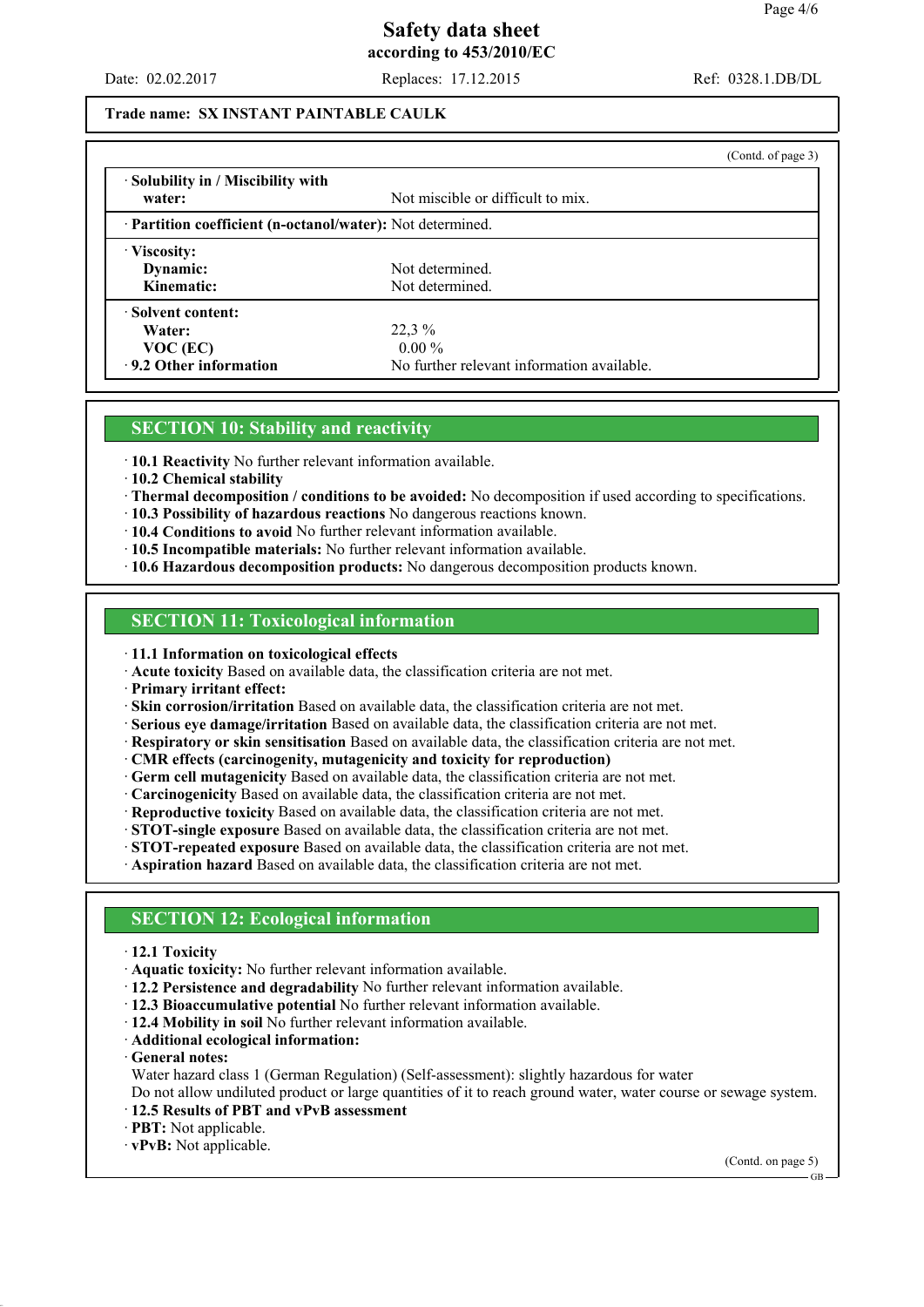Date: 02.02.2017 Replaces: 17.12.2015 Ref: 0328.1.DB/DL

**Trade name: SX INSTANT PAINTABLE CAULK** 

· **12.6 Other adverse effects** No further relevant information available.

### **SECTION 13: Disposal considerations**

· **13.1 Waste treatment methods**

· **Recommendation** Disposal must be made according to official regulations.

### · **European waste catalogue**

08 04 10 waste adhesives and sealants other than those mentioned in 08 04 09

· **Uncleaned packaging:**

· **Recommendation:** Disposal must be made according to official regulations.

| <b>SECTION 14: Transport information</b>                                                      |                 |  |
|-----------------------------------------------------------------------------------------------|-----------------|--|
| $-14.1$ UN-Number<br>ADR, ADN, IMDG, IATA                                                     | Void            |  |
| 14.2 UN proper shipping name<br>ADR, ADN, IMDG, IATA                                          | Void            |  |
| 14.3 Transport hazard class(es)                                                               |                 |  |
| ADR, ADN, IMDG, IATA<br>· Class                                                               | Void            |  |
| 14.4 Packing group<br>ADR, IMDG, IATA                                                         | Void            |  |
| 14.5 Environmental hazards:                                                                   | Not applicable. |  |
| 14.6 Special precautions for user                                                             | Not applicable. |  |
| 14.7 Transport in bulk according to Annex II of<br>Marpol and the IBC Code<br>Not applicable. |                 |  |
| UN "Model Regulation":                                                                        | Void            |  |

# **SECTION 15: Regulatory information**

· **15.1 Safety, health and environmental regulations/legislation specific for the substance or mixture**

· **Labelling of 'treated articles' according to Regulation (EU) 528/2012, Article 58** This product contains a preservative against microbial deterioration. Contains: a mixture of: 5-chloro-2-methyl-4-isothiazolin-3-one [EC no. 247-500-7] and 2-methyl-2Hisothiazol-3-one [EC no. 220-239-6] (3:1)

· **Directive 2012/18/EU**

· **Named dangerous substances - ANNEX I** None of the ingredients is listed.

· **15.2 Chemical safety assessment:** A Chemical Safety Assessment has not been carried out.

# **SECTION 16: Other information**

This information is based on our present knowledge. However, this shall not constitute a guarantee for any specific product features and shall not establish a legally valid contractual relationship.

· **Department issuing MSDS:** Product safety department.

· **Contact:** Pascal Timmermans / Kees van Bemmel

· **Abbreviations and acronyms:** ADR: Accord européen sur le transport des marchandises dangereuses par Route (European Agreement concerning the International Carriage of Dangerous Goods by Road)

(Contd. on page 6)

(Contd. of page 4)

GB